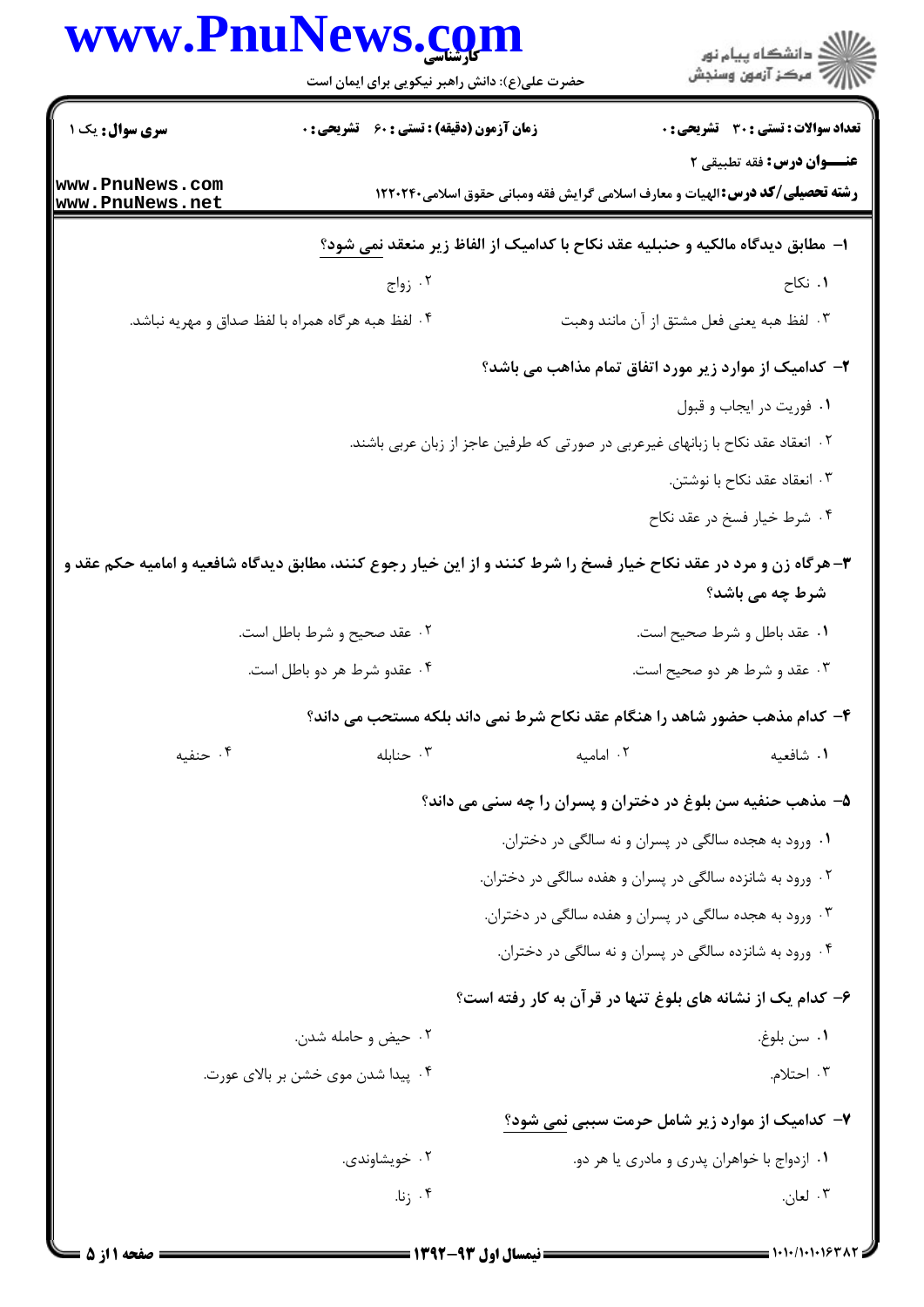|                        | www.PnuNews.com<br>حضرت علی(ع): دانش راهبر نیکویی برای ایمان است                                                         |                                                                                       | الا دانشگاه پيام نور<br>  > مرکز آزمون وسنجش |
|------------------------|--------------------------------------------------------------------------------------------------------------------------|---------------------------------------------------------------------------------------|----------------------------------------------|
| <b>سری سوال : ۱ یک</b> | <b>زمان آزمون (دقیقه) : تستی : 60 ٪ تشریحی : 0</b>                                                                       |                                                                                       | <b>تعداد سوالات : تستی : 30 ٪ تشریحی : 0</b> |
| www.PnuNews.com        |                                                                                                                          |                                                                                       | عنـــوان درس: فقه تطبيقي ٢                   |
| www.PnuNews.net        |                                                                                                                          | <b>رشته تحصیلی/کد درس: ا</b> لهیات و معارف اسلامی گرایش فقه ومبانی حقوق اسلامی۱۲۲۰۲۴۰ |                                              |
|                        |                                                                                                                          |                                                                                       | ٨- كداميك از گزينه های زير صحيح می باشد؟     |
|                        | ۰۱ شافعیه و امامیه معتقدند اگر مرد بخواهد زن پنجم در عرض هم بگیرد، در طلاق رجعی جایز نیست هر چند عده طلاق سرنیامده       |                                                                                       |                                              |
|                        |                                                                                                                          |                                                                                       | باشد.                                        |
|                        | ۰۲ شافعیه و امامیه معتقدند اگر مرد بخواهد زن پنجم در عرض هم بگیرد، در طلاق بائن جایز است هر چند عده طلاق تمام نشده باشد. |                                                                                       |                                              |
|                        | ۰۳ سایر مذاهب معتقدند اگر مرد بخواهد زن پنجم در عرض هم بگیرد، چه در طلاق رجعی و چه در بائن جایز نیست هر چند بعد از تمام  |                                                                                       | شدن عده طلاق .                               |
|                        | ۰۴ سایر مذاهب  معتقدند اگر مرد بخواهد زن پنجم در عرض هم بگیرد، در طلاق رجعی جایز نیست اما در طلاق بائن جایز است.         |                                                                                       |                                              |
|                        | ۹- کدامیک از مذاهب فقهی اهل سنت معتقدند که با ملاعنه زن و مرد بر یکدیگر حرام ابدی نمی شوند و ملاعنه مانند طلاق           |                                                                                       |                                              |
|                        |                                                                                                                          |                                                                                       | نفي زوجيت مي كند؟                            |
| ۰۴ شافعیه              | ۰۳ حنفیه                                                                                                                 | ۲. مالکیه                                                                             | ۰۱ حنابله                                    |
|                        | ۱۰– حنبلیه و شافعیه معتقدند تعداد دفعاتی که کودک باید شیر بخورد تا از طریق رضاع محرمیت ایجاد گردد، چند دفعه می           |                                                                                       |                                              |
|                        |                                                                                                                          |                                                                                       | باشد؟                                        |
| ۰۴ پنج بار             | ۰۳ سه بار $\cdot$                                                                                                        | ۰۲ چار بار                                                                            | ۰۱ سه بار                                    |
|                        |                                                                                                                          | 11- مطابق دیدگاه حنفیه برای ازدواج صغیر و صغیره چه کسی حق ولایت دارد؟                 |                                              |
|                        | ۰۲ همه فامیلهای پدری حتی عمو و برادر.                                                                                    |                                                                                       | ۰۱ مادر.                                     |
|                        | ۰۴ تنها پدر                                                                                                              |                                                                                       | ۰۳ پدر و جد پدري.                            |
|                        |                                                                                                                          | <b>۱۲- امامیه و مالکیه کفائت را تنها در چه چیز می دانند؟</b>                          |                                              |
| ۰۴ مال و رفاه          | دین $\cdot$ ۳                                                                                                            | ۰۲ شغل                                                                                | ۰۱ نسب                                       |
|                        |                                                                                                                          | <b>۱۳</b> - امامیه و شافعیه برای مهر چه مقدار در نظر گرفته اند؟                       |                                              |
|                        |                                                                                                                          |                                                                                       | ٠١ كتر از سه درهم نباشد.                     |
|                        |                                                                                                                          |                                                                                       | ۰۲ کمتر از پنج درهم نباشد                    |
|                        |                                                                                                                          |                                                                                       |                                              |
|                        |                                                                                                                          |                                                                                       | ۰۳ کمتر از هفت درهم نباشد.                   |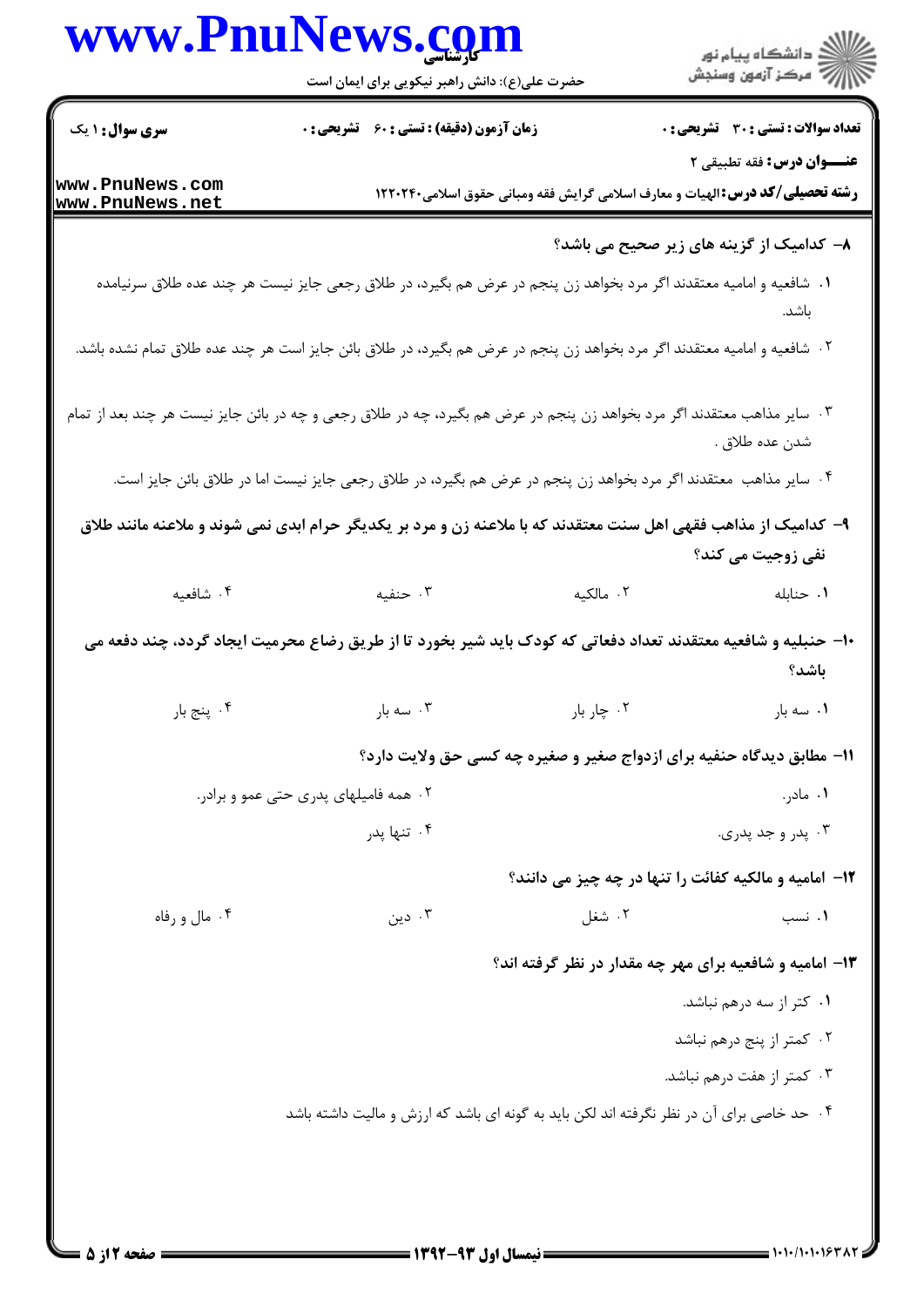|                 | www.PnuNews.com                                                                                                         |                                                                   | ر دانشگاه پيام نور<br>ا∛هرکز آزمون وسنجش                                              |
|-----------------|-------------------------------------------------------------------------------------------------------------------------|-------------------------------------------------------------------|---------------------------------------------------------------------------------------|
|                 | حضرت علی(ع): دانش راهبر نیکویی برای ایمان است                                                                           |                                                                   |                                                                                       |
| سری سوال: ۱ یک  | <b>زمان آزمون (دقیقه) : تستی : 60 ٪ تشریحی : 0</b>                                                                      |                                                                   | <b>تعداد سوالات : تستی : 30 ٪ تشریحی : 0</b>                                          |
| www.PnuNews.com |                                                                                                                         |                                                                   | عنــوان درس: فقه تطبیقی ۲                                                             |
| www.PnuNews.net |                                                                                                                         |                                                                   | <b>رشته تحصیلی/کد درس: ا</b> لهیات و معارف اسلامی گرایش فقه ومبانی حقوق اسلامی۱۲۲۰۲۴۰ |
|                 | ۱۴- مطابق دیدگاه شافعیه اگر پدر دختر چیزی را برای خود از مهر دخترش، تعیین کرد در این صورت                               |                                                                   |                                                                                       |
|                 |                                                                                                                         | ۰۱ مهر المسمى باطل مى گردد و مهرالمثل تعيين مى شود.               |                                                                                       |
|                 |                                                                                                                         | ۰۲ مهر السمي از آن زن خواهد بود و شرط پدر لازم الوفا نيست.        |                                                                                       |
|                 |                                                                                                                         | ۰۳ مهر صحیح است و لاز است که به شرط عمل شود.                      |                                                                                       |
|                 |                                                                                                                         | ۰۴ هیچ مهری به زن تعلق نمی گیرد و تمام آن متعلق به پدر خواهد بود. |                                                                                       |
|                 | ۱۵– مطابق دیدگاه امامیه اگر زن و مرد در مورد وسایل خانه با یکدیگر اختلاف پیدا کنند و این قابل استفاده برای هر دو باشد،  |                                                                   | در این صورت                                                                           |
|                 |                                                                                                                         | ۱. قول شوهر با سوگند پذیرفته می شود مگر آنکه زن بینه بیاورد.      |                                                                                       |
|                 |                                                                                                                         | ۰۲ قول زن با سوگند پذیرفته می شود مگر آنکه شوهر بینه بیاورد.      |                                                                                       |
|                 | ۰۳ به کسی داده می شود که بینه بیاورد و اگر هیچکدام بینه نداشته باشند هر کدام که سوگند خوردند مال از آن اوست و اگر هر دو | سوگند خوردند مال بینشان به طور مساوی تقسیم می شود.                |                                                                                       |
|                 |                                                                                                                         |                                                                   | ۰۴ بین زن و شوهر قرعه می اندازند.                                                     |
|                 |                                                                                                                         |                                                                   | ۱۶- مطابق دیدگاه حنفیه حداکثر مدت بارداری چه مدت است؟                                 |
| ۰۴ دو سال       | ۰۳ چهار سال                                                                                                             | ۰۲ نه ماه                                                         | ٠١ شش ماه                                                                             |
|                 |                                                                                                                         |                                                                   | ۱۷– از نظر شیعه مدت زمان عده در نکاح متعه چه مقدار می باشد؟                           |
| ۰۴ سه هفته      | ۰۳ چهار ماه و ده روز                                                                                                    | ۰۲ چهل و پنج روز                                                  | ٠١. سه ماه                                                                            |
|                 |                                                                                                                         |                                                                   | ۱۸– کدامیک از موارد زیر مستحق نفقه می باشند؟                                          |
|                 | ۰۲ زن ناشزه.                                                                                                            |                                                                   | ٠١ فسخ عقد نكاح مطابق ديدكاه اماميه.                                                  |
|                 | ۰۴ زنی که در عده وفات باشد.                                                                                             |                                                                   | ۰۳ زنی که در طلاق رجعی باشد.                                                          |
|                 |                                                                                                                         | <b>۱۹- حنبلیها طلاق بچه ممیز را در چه صورتی صحیح می دانند؟</b>    |                                                                                       |
|                 | ۰۲ اگر کمتر ازسیزده سال باشد.                                                                                           |                                                                   | ۰۱ اگر کمتر از ده سال باشد.                                                           |
|                 | ۰۴ اگر کمتر از هفده سال باشد.                                                                                           |                                                                   | ۰۳ اگر کمتر از پانزده سال باشد.                                                       |
|                 | ۲۰- کدامیک از مذاهب اهل سنت طلاق فرد مکرَه و مجبور را صحیح می دانند؟                                                    |                                                                   |                                                                                       |
|                 |                                                                                                                         |                                                                   |                                                                                       |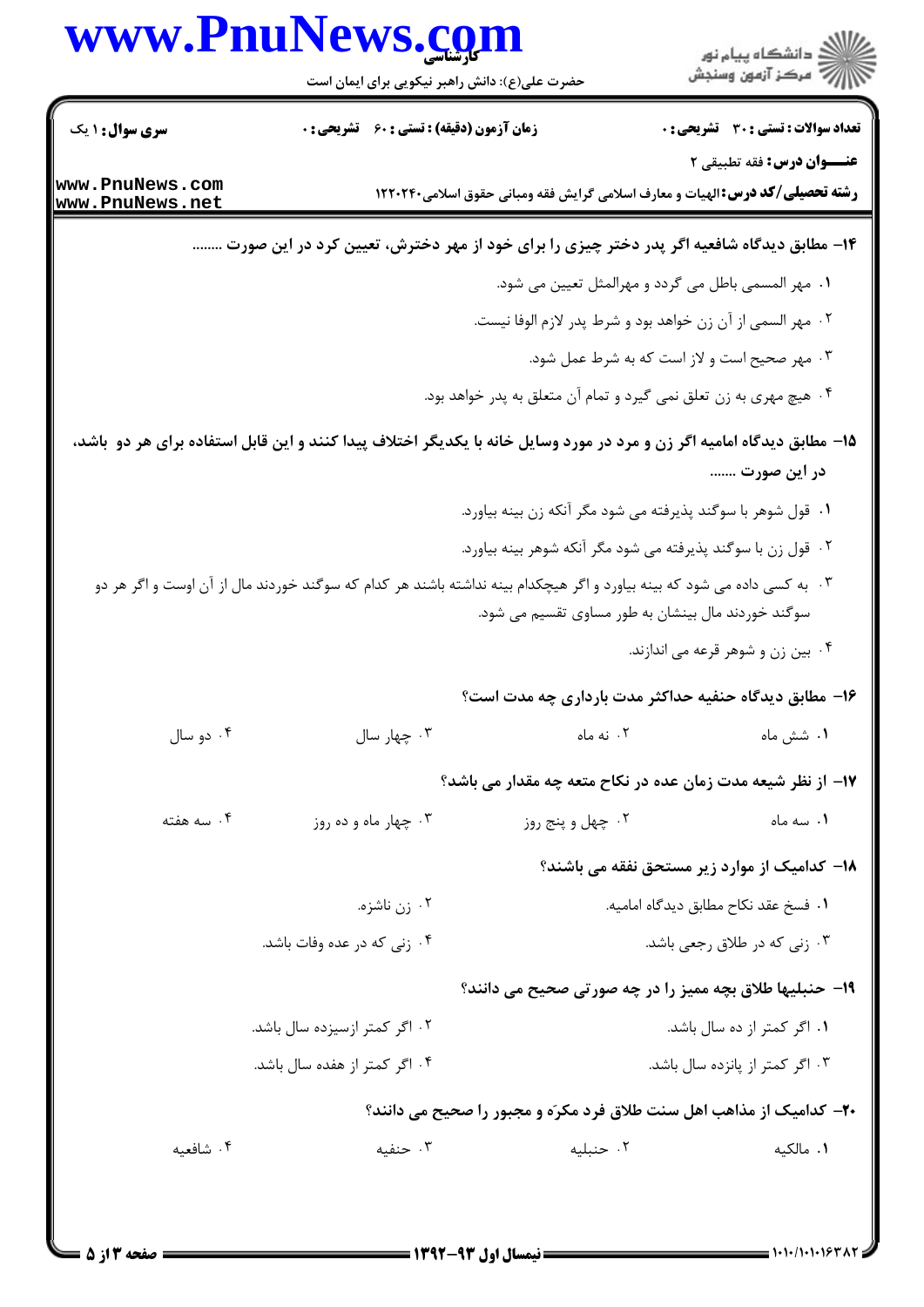## WWW PnuNews com

|                                    | WWW.PNUINeWS. <u>co</u> m<br>حضرت علی(ع): دانش راهبر نیکویی برای ایمان است               |                                                                          | ≦ دانشڪاه پيام نور<br>ر∕ = مرڪز آزمون وسنڊش  |
|------------------------------------|------------------------------------------------------------------------------------------|--------------------------------------------------------------------------|----------------------------------------------|
| <b>سری سوال : ۱ یک</b>             | <b>زمان آزمون (دقیقه) : تستی : 60 ٪ تشریحی : 0</b>                                       |                                                                          | <b>تعداد سوالات : تستی : 30 ٪ تشریحی : 0</b> |
| www.PnuNews.com<br>www.PnuNews.net | <b>رشته تحصیلی/کد درس: ا</b> لهیات و معارف اسلامی گرایش فقه ومبانی حقوق اسلامی۱۲۲۰۲۴۰    |                                                                          | <b>عنـــوان درس:</b> فقه تطبیقی ۲            |
|                                    | <b>ا۲−</b> در کدامیک از موارد زیر طلاق دادن زن در حیض و نفاس صحیح نیست؟                  |                                                                          |                                              |
|                                    | ۰۲ کمتر از نه سال باشد یعنی صغیره باشد.                                                  |                                                                          | ۰۱ حامله باشند.                              |
|                                    | ۰۴ بعد از عقد شوهر بر او نزدیکی نکرده باشد.                                              |                                                                          | ۰۳ شوهرش غایب و مفقود نباشد.                 |
|                                    | ٢٢- مطابق ديدگاه كدام مذهب طلاق شخصي كه به شوخي و سهو و اشتباهي طلاق بدهد صحيح نمي باشد؟ |                                                                          |                                              |
| ۰۴ مالکیه                          | ۰۳ شافعیه                                                                                | ۰۲ حنفیه                                                                 | ٠١. حنابله                                   |
|                                    | ۲۳– کدامیک از موارد طلاق بائن را فقط مذهب امامیه به آن معتقد هستند؟                      |                                                                          |                                              |
|                                    | ۰۲ غیر مدخول بها.                                                                        |                                                                          | ٠١ زن صغيره كمتر از نه سال.                  |
|                                    | ۰۴ زن يائسه                                                                              |                                                                          | ۰۳ سه بار طلاق که بینش رجوع باشد.            |
|                                    |                                                                                          | <b>۲۴</b> - مطابف دیدگاه مالکیه اگر شک در عدد طلاق پیش آید، چه باید کرد؟ |                                              |
|                                    | ۰۲ بنا بر اقل گذاشته می شود.                                                             |                                                                          | ۰۱ به مرد رجوع می شود.                       |
|                                    | ۰۴ به زن رجوع می شود.                                                                    |                                                                          | ۰۳ بتا بر اکثر گداشته می شود                 |
|                                    |                                                                                          | ۲۵– مطابق دیدگاه حنفیه چه چیز موجب عده در طلاق بائن می شود؟              |                                              |
|                                    | ۰۲ دخول                                                                                  |                                                                          | ۰۱ خلوت با زن                                |
|                                    | ۰۴ آوردن شاهد هنگام طلاق.                                                                |                                                                          | ۰۳ جاري كردن صيغه طلاق                       |
|                                    |                                                                                          |                                                                          | ۲۶– طلاق بدعی چه نوع طلاقی است؟              |
| ۰۴ واجب                            | ۰۳ مستحب                                                                                 | ۰۲ حرام                                                                  | ۰۱ مگروه                                     |
|                                    | <b>37- طلاق شخصی که زن خویش را ایلاء و یا ظهار کرده چه نوع طلاقی است؟</b>                |                                                                          |                                              |
| ۰۴ حرام                            | ۰۳ مستحب                                                                                 | ۰۲ مگروه                                                                 | ۰۱ واجب                                      |
|                                    |                                                                                          | ۲۸- مطابق دیدگاه شافعی رجوع در طلاق به چه وسیله محقق می شود؟             |                                              |
| ۰۴ نیت رجوع داشتن                  | ۰۳ قول یا نوشتار                                                                         | ۰۲ بوسه                                                                  | ۰۱ وطي                                       |
|                                    |                                                                                          | <b>۲۹</b> - چه مذهبی نگه داشتن عده برای صغیره را واجب می دانند؟          |                                              |
| ۰۴ حنفیه                           | ۰۳ حنبلیه                                                                                | ۰۲ مالکیه                                                                | ٠١ شافعيه                                    |
|                                    |                                                                                          | <b>۳۰</b> - حنابله حد یائسگی را چند سالگی می دانند؟                      |                                              |
| ۰۴ شصت و دو سالگی                  | ۰۳ هشتاد سالگی                                                                           | ۰۲ پنجاه سالگی                                                           | ۰۱ هفتاد سالگی                               |
|                                    |                                                                                          |                                                                          |                                              |